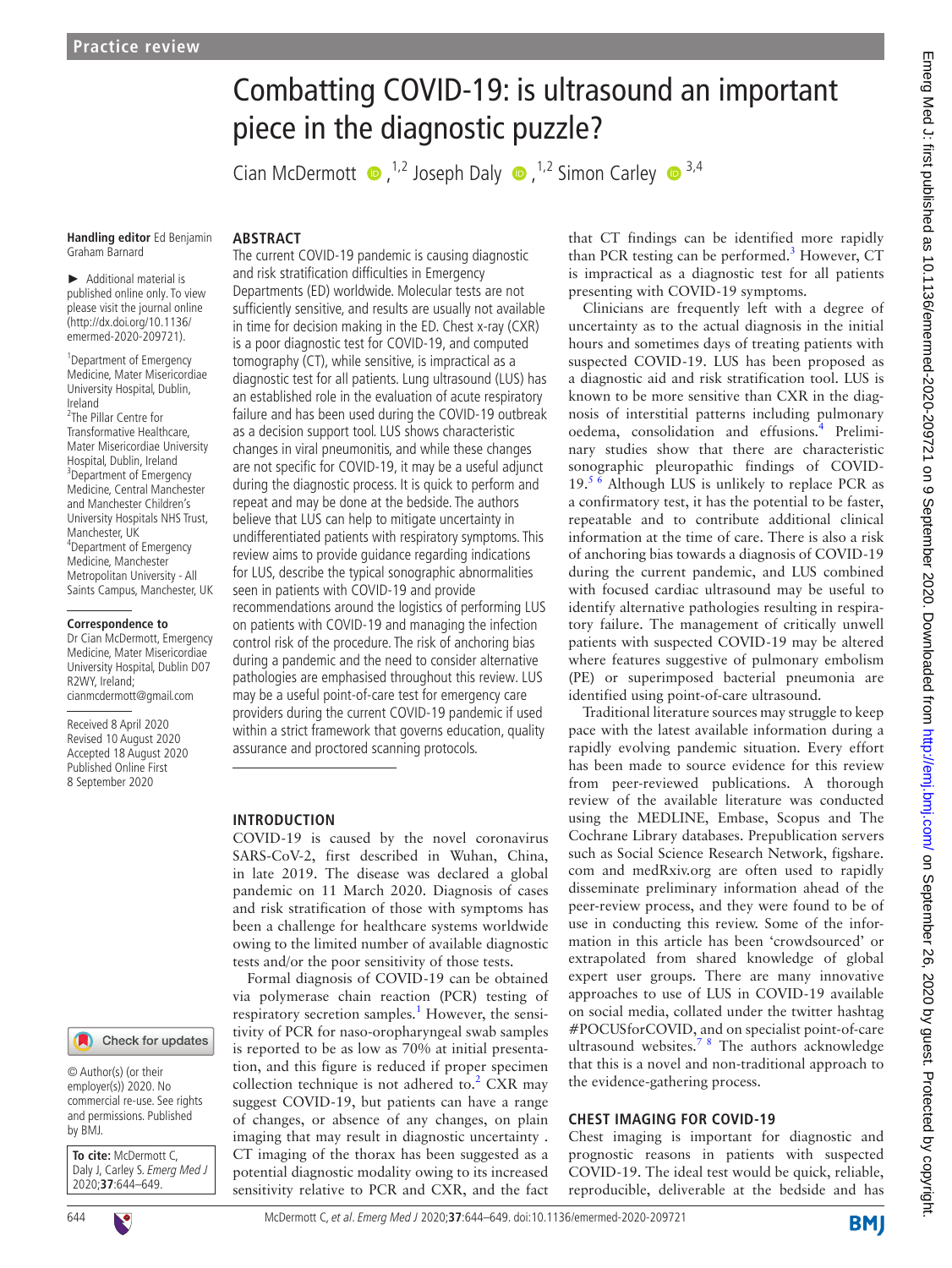

**Figure 1** Normal anterior lung. Pleural line is sharp, smooth and lies inferior to and bordered on each side by dark rib shadows. Alines appear as horizontal bright lines inferior to the pleural line and equidistant from the transducer.

<span id="page-1-0"></span>high sensitivity and specificity. Most patients will receive a chest radiograph; however, CXR has poor sensitivity as compared with CT and LUS. CXR may miss up to 40% of confirmed COVID-19 cases. $59$  The reason for the reported low sensitivity of plain radiography is that virus particles are small and lodge in terminal alveoli close to the pleural interface. These areas are well visualised on CT and LUS but are more difficult to see on plain imaging.[6](#page-4-6)

Thoracic CT has been proposed as a primary screening tool for COVID-19 detection since it performs better than  $PCR^{2310}$ . The sensitivity of CT findings for COVID-19 is thought to be between 88% and 97%, whereas PCR of nasopharyngeal swabs is believed to have a sensitivity of approximately  $72\%$ .<sup>3</sup> However, CT is a finite resource and may be unavailable in some healthcare settings. There is significant radiation exposure for patients, especially in vulnerable groups such as children and pregnant women.[11 12](#page-4-7) Decontamination protocols are not well defined and are time consuming. The practicalities of moving critically ill patients to CT are difficult, and thus a risk–benefit approach should be taken, reserving this technology for patients with complications of COVID-19 infection or when other causes of illness such as PE are suspected.<sup>[13](#page-4-8)</sup>

Because most lung pathology in COVID-19 occurs peripherally at the terminal alveoli, it may be evaluated using LUS. Although not unique to COVID-19, LUS has unique sonographic findings<sup>[5 6 14](#page-4-4)</sup> in viral pneumonia, which should be detectable for those trained and skilled in performing and interpreting LUS. False-negative LUS results may be obtained in atypical cases of COVID-19 where lesions are located centrally in the lung and therefore not adjacent to the pleura. LUS is a bedside test that is quick to perform and repeat, is low cost and avoids radiation exposure compared with thoracic  $CT$ .<sup>5 15</sup> Studies indicate that the sensitivity of LUS for COVID-19 diagnosis is close to 100% when performed by experienced operators, with a spec-ificity of approximately 78.6%.<sup>[16](#page-4-9)</sup> The relatively low specificity of LUS when compared with thoracic CT is because some sonographic findings suggestive of viral pneumonia can also be seen in chronic lung conditions resulting in pleural abnormalities, including pulmonary fibrosis and chronic obstructive pulmonary disease. This necessitates using LUS in conjunction with other confirmatory tests such as PCR.

### **LIMITATIONS TO USING LUS FOR COVID-19**

A number of limitations to LUS use during the current COVID-19 pandemic exist. Many EDs will lack an adequate number of portable ultrasound machines to enable widespread use of LUS. Operators are in close contact with suspected cases when performing LUS and may be placed at increased risk of contracting COVID-19. Performing and interpreting LUS is highly operator dependent, and many centres will lack the expertise to implement LUS as a primary imaging modality. We would be concerned if LUS were to be used without adequate training, supervision and governance. Competence in the recognition of B-lines may be achieved in as little as 4 hours of training.[17](#page-4-10) A comprehensive education programme that includes image review and clinical integration will take considerably more time, but this will yield increased long-term benefits.

In the first instance, we see LUS in COVID-19 to be adopted by those already familiar with ultrasound techniques and with prior experience of using LUS for the detection of pathologies such as pneumothorax, cardiac failure, infection and effusion. We suggest that local US champions should plan now to enable and upskill current users in COVID-19 pathological features using the resources linked in this article and available online.

Recent studies have shown that the specificity of LUS for COVID-19 lies around 78.6% in ED patients.<sup>18 19</sup> In a highprevalence situation such as a pandemic, the majority of positive tests will represent true positives, and this is less important. However, LUS is unable to distinguish early COVID-19 from other viral pneumonitis such as RSV,  $H1N1^{20}$  or  $H7N9$ .<sup>[21](#page-5-0)</sup> In the coming months, if the pendulum swings away from COVID-19 and towards alternate causes of respiratory failure, a rethink of the diagnostic approach of COVID-19 using LUS will be necessary.

### **LUS ABNORMALITIES IN COVID-19**

Sonoanatomy of the normal lung includes sliding of the pleural line, A-line artefacts, B-line artefacts and a smooth, sharp appearance of the pleural line ([figure](#page-1-0) 1).<sup>[22](#page-5-1)</sup> A-lines are a type of long-path reverberation artefact found in the lung. These appear as repetitive, horizontal bright lines deep to the reflective pleural line and air within the lungs. B-lines are short-path non-fatiguing artefacts formed by reverberation of ultrasound waves within a fluid-filled collection (alveolus) that is surrounded by air. These appear as thin, vertical bright lines starting at the pleural line and extending to the lung far field. Up to 3 B-lines per intercostal space may be considered as a normal finding, whereas more than 3 B-lines in multiple intercostal spaces is suggestive of lung pathology. B-lines are found in several conditions including pulmonary oedema, viral pneumonitis, acute respiratory distress syndrome (ARDS), pulmonary fibrosis and pulmonary contusion.

Abnormal LUS findings in COVID-19 pneumonitis $5623$ :

- Significant lung involvement is unlikely if an A-line pattern is noted [\(figure](#page-1-0) 1).
- Small localised peripheral consolidations (less than 1.5 cm) appear as dark areas immediately inferior to the pleural line [\(figure](#page-2-0) 2).
- A pleuropathy develops as the pleural line appears coarse, irregular and fragmented ([figure](#page-2-0) 2). Skip lesions may appear as normal pleura lies alongside thickened pleura (patchy areas). Similar changes may also be seen in chronic lung conditions such as idiopathic pulmonary fibrosis. Skip lesions may appear as normal pleura lies alongside thickened pleura (patchy areas).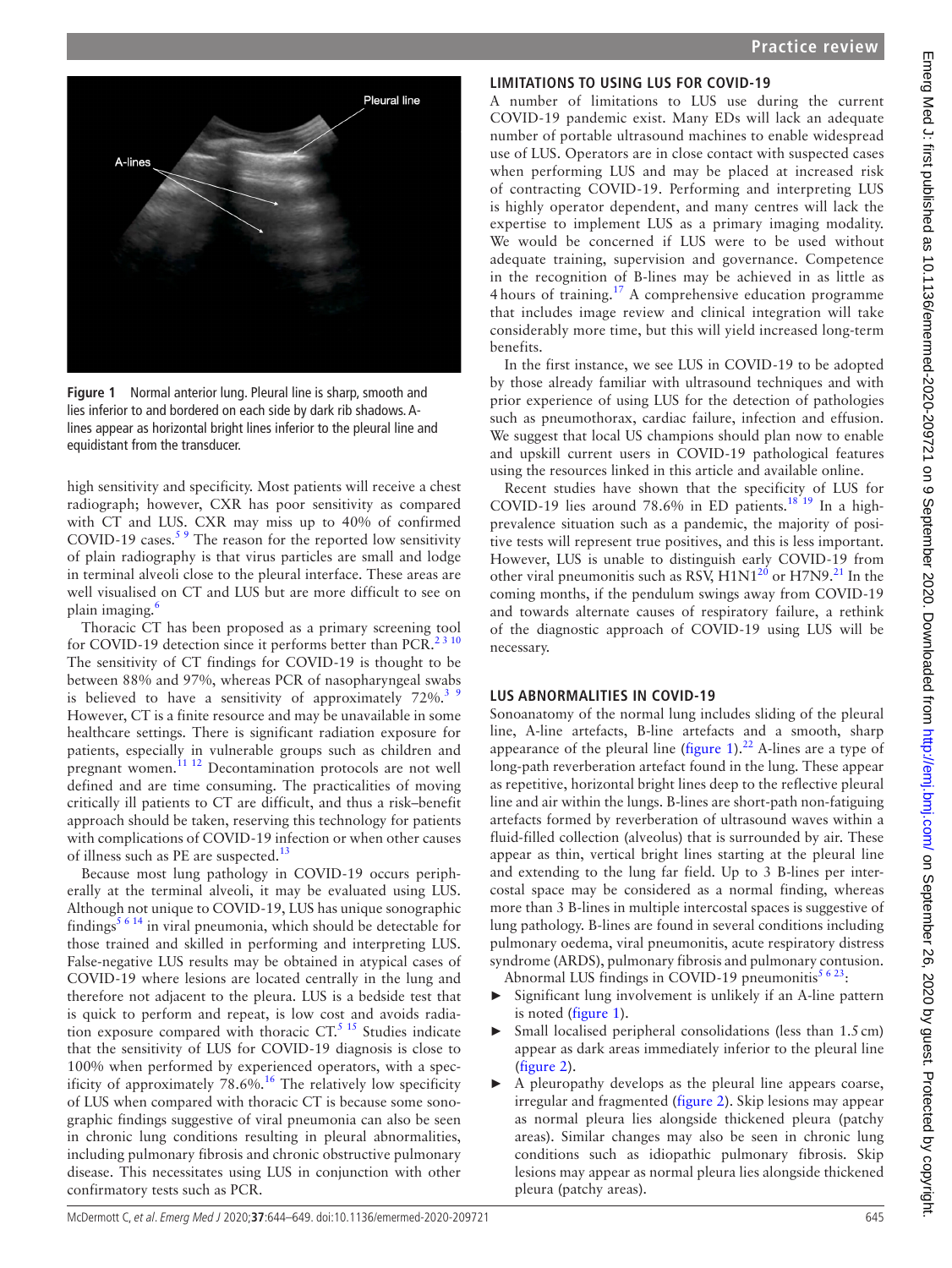

**Figure 2** Small, peripheral localised consolidation and irregular pleural line appearance.

- <span id="page-2-0"></span>B-lines appear in focal, multifocal and confluent patterns. They can initially be seen at the postero-lateral lung bases. As disease severity increases, B-lines increase in number and occur closer together (confluent pattern) at sites distant from the lung bases ([figure](#page-2-1) 3). A broad, band-shaped vertical B-line pattern ('light beam' artefact) is thought to be repre-sentative of early COVID-19 disease.<sup>[23](#page-5-2)</sup>
- As increasing amounts of inflammatory fluid fills the alveoli, areas of consolidated lung appear (hepatisation) especially at the lung bases [\(figure](#page-2-2) 4). Residual air may be trapped in the bronchi; this is known as a sonographic air bronchogram.
- ► Large volume pleural effusions are uncommon; if these are seen, alternative lung pathology should be considered. Bacterial superinfection is suggested by basal consolidations with dynamic air bronchograms, reduced pleural sliding and the presence of pleural effusions. This ultrasound finding may guide the decision to initiate antibiotics. $24$

Characteristic sonographic patterns on LUS may help categorise patients into groups with low probability, moderate probability, high probability and a further group with alternate pathology other than COVID-19.<sup>23</sup> Accurate

<span id="page-2-1"></span>

**Figure 3** Left: discrete B-lines arising from a thin pleural line (most often cardiogenic). Right: confluent B-lines as may be seen in COVID-19 pneumonitis.



**Figure 4** Larger consolidation stippled with air bronchogram, typical of more advanced lung changes seen in COVID-19.

<span id="page-2-2"></span>interpretation may present a challenge to novice operators since there is a degree of subjectivity involved in these classifications. It is not uncommon to encounter patients with few respiratory symptoms that have severe abnormalities on LUS. The converse is not usually true—few patients with severe respiratory failure will have a normal LUS. LUS findings seem to peak in severity 2 weeks after the onset of symptoms and regress gradually afterwards. $25$ 

Further research is needed to clarify the diagnostic and prognostic role of LUS in COVID-19. Investigators at the University of Pennsylvania are currently undertaking the Prognostic Value of Point of Care Cardiac and Lung Ultrasound in COVID-19 (CLUSCO) study to examine the potential role of LUS in predicting outcomes of patients with COVID-19. $^{26}$  $^{26}$  $^{26}$  Such studies are needed to provide an evidence base for incorporation of LUS into practice during the current pandemic.

#### **PATIENT SELECTION FOR LUS DURING THE COVID-19 PANDEMIC**

The role of LUS during the COVID-19 pandemic is to identify characteristic sonographic abnormalities as well as to support clinical decision making. Not all patients with clinically suspected COVID-19 will warrant LUS, and appropriate patient selection is essential to minimise unnecessary exposure of healthcare workers (HCWs) to this virus. LUS should be performed after the medical history is taken, when a specific clinical question arises and with a pretest probability of COVID-19 diagnosis already in mind.

- The majority of patients who are clinically well and fit for discharge are unlikely to benefit from LUS, as they will be managed based on clinical appearance.
- In clinically well patients with risk factors for severe COVID-19 (such as chronic lung disease, obesity, diabetes mellitus or cardiovascular disease), abnormal LUS findings may identify a patient cohort that would benefit from closer observation such as a home pulse oximeter and remote monitoring.
- ► Critically ill patients should be resuscitated without delay, and LUS is not useful for the primary diagnosis of COVID-19. Ultrasound is useful in critically unwell patients to examine for other causes of undifferentiated shock, for example, PE, cardiac tamponade or hypovolaemia, thus avoiding anchoring bias in the midst of the current pandemic.
- Goal-directed focused cardiac ultrasound may help identify left ventricular and right ventricular size and function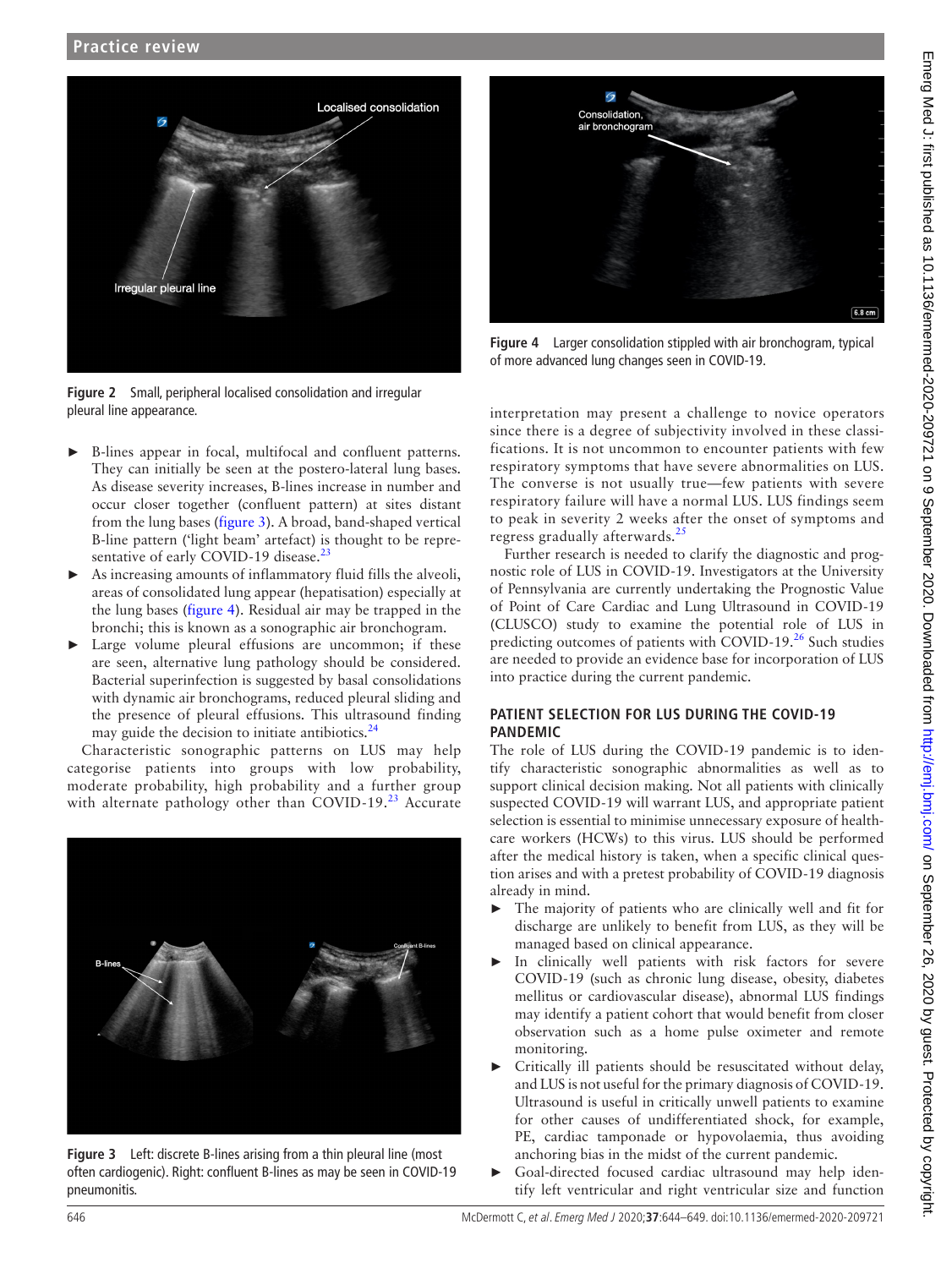

**Figure 5** Transverse orientation with linear transducer between ribs in the intercostal space (top). Sagittal/longitudinal orientation with curvilinear transducer across ribs in the intercostal space (bottom).

<span id="page-3-1"></span><span id="page-3-0"></span>

**Figure 6** The 12-zone technique for LUS in suspected COVID-19. (A) Right anterior zones, (B) right lateral zones and (C) right posterior zones. Early pathology tends to occur at the postero-basal lung zones, and these should be areas for particular scrutiny (marked with asterisks). in comparison, the FUSIC protocol uses three zones on each side of the chest: two anterior zones (R1+R2) and one posterolateral zone (R4).<sup>23</sup>

in the case of COVID-19 heart–lung complications, which include myocarditis, right-sided and left-sided heart failure and PE. $^{27\,28}$ 

- Ultrasound can also be used to assess volume status and guide fluid resuscitation where necessary. $^{29}$  $^{29}$  $^{29}$
- Ultrasound can be used to assist with emergency central or peripheral venous access.

### **LUS SCANNING TECHNIQUE**

In general, principles and techniques of LUS are the same for patients with suspected COVID-19 as they were in the pre-COVID-19 era. Some modifications necessary for patients with suspected COVID-19 will also be outlined.

### **Transducer selection[30](#page-5-8)**

- Linear transducers  $(5-10 \text{ MHz})$  are better for visualising superficial structures [\(figure](#page-3-0) 5). These may be used to view pleural line irregularities, small superficial effusions, skip lesions and B-lines.
- ► Curvilinear transducers (2–7 MHz) may be better for posterior and deeper or central pathology such as consolidation, hepatisation and air or fluid bronchograms.

### **Optimising settings**

- ► Optimise the depth of field of view so that the pleural line is in the middle of the screen.
- Adjust the transducer focal zone to the level of the pleural line for increased spatial resolution.
- Turn off smoothing algorithms such as compounding and tissue harmonic imaging filters to allow visualisation of lung artefacts. Most lung presets will default to this mode.
- ► Record cine loop clips rather than still images to visualise subtle pleural changes that may not appear on a single frame.

## **Transducer hold**

Hold the transducer close to the crystal matrix, between the tips of the index finger and the thumb of the insonating hand ([figure](#page-3-0) 5). Fingers of the insonating hand should be spread out to stabilise the transducer and hand position. Brace the insonating hand against the surface being scanned. These techniques will facilitate small adjustments of the transducer and will allow for greater probe stability and better quality images to be shown on the screen.

## **Scanning protocol**

Traditional lung scanning protocols suggest evaluation of several anterior, lateral and posterior lung zones. Chinese authors have described COVID-19 scanning using a 12-zone protocol ([figure](#page-3-1)  $6$ ).<sup>6</sup> Soldati *et al*<sup>30</sup> have proposed a 9-zone protocol and associated scoring system to quantify pulmonary involvement. It is possible to perform a focused study (six chest zones) in less than  $2 \text{min}$ , $31$  and the Intensive Care Society has endorsed this approach as part of the Focused Ultrasound in Intensive Care (FUSIC) lung accreditation module [\(figure](#page-3-1)  $6$ ).<sup>[32](#page-5-10)</sup>

## **Modifications to minimise exposure risk**

COVID-19 changes are often found in postero-basal zones.<sup>630</sup> It may be quicker and safer for the point-of-care ultrasound provider to:

► Scan with the patient facing away from the operator to minimise healthcare worker (HCW) exposure to droplets [\(figure](#page-3-0) 5). The ultrasound machine may also become less contaminated if placed behind the patient.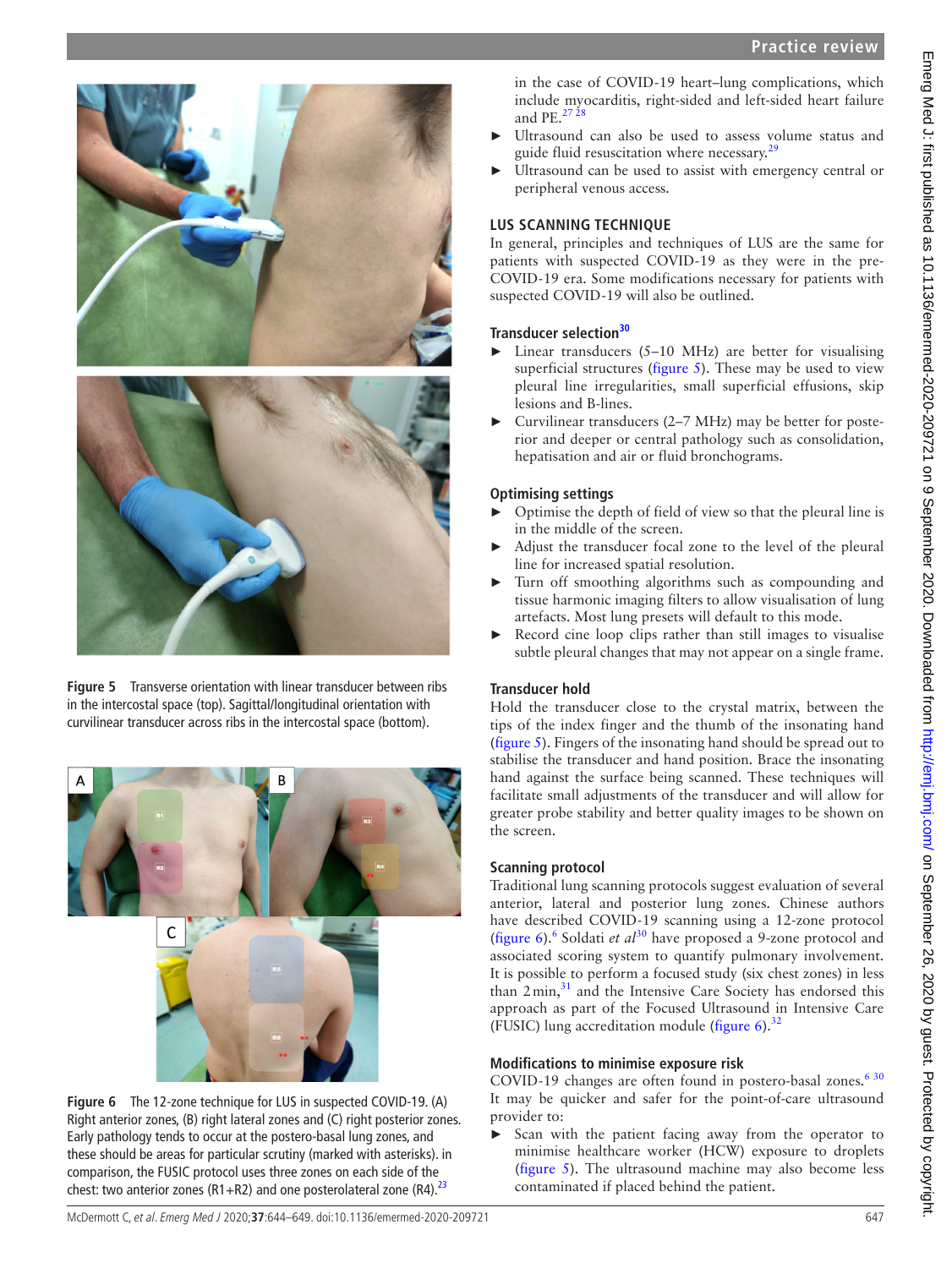- ► Start by scanning the patient's back using the linear transducer in vertical orientation.
- Start medial to the scapula sliding inferior to the lower rib border and moving laterally towards the posterior axillary line.
- Evaluate each rib space first with the transducer in a vertical (crossing the ribs) orientation [\(figure](#page-3-0) 5) then evaluate each rib space again with the transducer in a horizontal orientation (between the ribs) especially if any abnormalities are seen.
- ► Finish by scanning lateral zones of the lung in the midaxillary line. Using the curvilinear probe here may be helpful [\(figure](#page-3-0) 5).

### **Cleaning and disinfection protocols**

Strict adherence to decontamination strategies are vital to prevent patient-to-patient COVID-19 transmission as well as patient-to-HCW transmission. What follows are summary points drawn from a number of international best practice stan $d$ ards $3334$  and should be considered when using ultrasound with suspected COVID-19 patients:

- ► Place a dedicated ultrasound machine in the COVID-19 'hot zone' of the ED.
- Wear standard personal protective equipment when performing LUS and wear gloves when moving the machine between cubicles.
- ► Strip away ECG leads, gel bottles, extra buckets and straps from the machine.
- Use a barcode scanner to enter patient details to avoid further contact with the machine.
- ► Use the machine in battery mode; precharge at all times to avoid use of cables.
- Use a touchscreen device rather than a keyboard, cart-based system.
- ► Consider using a handheld device, for example, Lumify or ButterflyIQ systems, with the advantage that the whole device can be placed within a probe cover and images are uploaded to the cloud for remote reviewing.
- Consider use of a transparent, disposable drape to cover the screen, cradle and cart of the ultrasound machine.
- Use chlorhexidine/alcohol or soap-based wipes to clean transducer heads, as well as the entire length of probe cables, screen and cart after scanning.<sup>35</sup> Wait for up to 3 min 'dry time' after using disinfectant wipes before using the machine again.
- Use a transducer sheath/probe cover for all high-risk patients.
- ► Use single-use gel packets rather than gel bottles.

### **CONCLUSION**

LUS appears promising as a comprehensive imaging modality in clinically suspected or diagnosed COVID-19, when implemented mindfully and in conjunction with other diagnostic modalities. LUS findings should be interpreted alongside a careful history, physical examination and with pretest probability in mind. Point-of-care ultrasound may help to identify the need for further investigations or may guide the physician towards an alternative diagnosis.

Incorporating ultrasound into the evaluation of COVID-19 patients will depend on available resources, expertise of personnel and logistic configurations unique to each situation.

**Twitter** Cian McDermott [@cianmcdermott](https://twitter.com/cianmcdermott), Joseph Daly [@josephdaly111](https://twitter.com/josephdaly111) and Simon Carley [@EMManchester](https://twitter.com/EMManchester)

**Contributors** All authors have contributed to the design of the paper, the writing of the manuscript and have seen and approved the final manuscript; they all meet the definition of an author as stated by the International Committee of Medical Journal Editors.

**Funding** The authors have not declared a specific grant for this research from any funding agency in the public, commercial or not-for-profit sectors.

**Competing interests** None declared.

**Patient and public involvement** Patients and/or the public were not involved in the design, or conduct, or reporting, or dissemination plans of this research.

**Patient consent for publication** Not required.

**Provenance and peer review** Not commissioned; externally peer reviewed.

This article is made freely available for use in accordance with BMJ's website terms and conditions for the duration of the covid-19 pandemic or until otherwise determined by BMJ. You may use, download and print the article for any lawful, non-commercial purpose (including text and data mining) provided that all copyright notices and trade marks are retained.

#### **ORCID iDs**

Cian McDermott<http://orcid.org/0000-0003-2017-8669> Joseph Daly <http://orcid.org/0000-0003-1412-2247> Simon Carley <http://orcid.org/0000-0003-1561-5553>

#### **REFERENCES**

- <span id="page-4-0"></span>1 Watson J, Whiting PF, Brush JE. Interpreting a covid-19 test result. [BMJ](http://dx.doi.org/10.1136/bmj.m1808) 2020;369:m1808.
- <span id="page-4-1"></span>2 Fang Y, Zhang H, Xie J, et al. Sensitivity of chest CT for COVID-19: comparison to RT-PCR. [Radiology](http://dx.doi.org/10.1148/radiol.2020200432) 2020;296:E115–7.
- <span id="page-4-2"></span>3 Ai T, Yang Z, Hou H, et al. Correlation of chest CT and RT-PCR testing for coronavirus disease 2019 (COVID-19) in China: a report of 1014 cases. [Radiology](http://dx.doi.org/10.1148/radiol.2020200642) 2020;296:E32–40.
- <span id="page-4-3"></span>4 Tierney DM, Huelster JS, Overgaard JD, et al. Comparative performance of pulmonary ultrasound, chest radiograph, and CT among patients with acute respiratory failure. [Crit Care Med](http://dx.doi.org/10.1097/CCM.0000000000004124) 2020;48:151–7.
- <span id="page-4-4"></span>5 Peng Q-Y, Wang X-T, Zhang L-N, et al. Findings of lung ultrasonography of novel corona virus pneumonia during the 2019-2020 epidemic. [Intensive Care Med](http://dx.doi.org/10.1007/s00134-020-05996-6) 2020;46:849–50.
- <span id="page-4-6"></span>6 Huang Y, Wang S, Liu Y, et al. A preliminary study on the ultrasonic manifestations of peripulmonary lesions of non-critical novel coronavirus pneumonia (COVID-19). SSRN [Electronic Journal](http://dx.doi.org/10.2139/ssrn.3544750) 2020.
- <span id="page-4-5"></span>7 Ultrasound gel. Available: <http://ultrasoundgel.org>[Accessed 3 Jun 2020].
- 8 Diagnostic ultrasound training for medical doctors. Available: [http://](http://ultrasoundtraining.com) [ultrasoundtraining.com](http://ultrasoundtraining.com) [Accessed 3 Jun 2020].
- 9 Guan W-J, Z-Y N, Hu Y, et al. Clinical characteristics of coronavirus disease 2019 in China. N Engl J Med 2020.
- 10 Xie X, Zhong Z, Zhao W, et al. Chest CT for typical 2019-nCoV pneumonia: relationship to negative RT-PCR testing. Radiology2020;200343.
- <span id="page-4-7"></span>11 Moro F, Buonsenso D, Moruzzi MC, et al. How to perform lung ultrasound in pregnant women with suspected COVID-19. [Ultrasound Obstet Gynecol](http://dx.doi.org/10.1002/uog.22028) 2020;55:593-8.
- 12 Denina M, Scolfaro C, Silvestro E, et al. Lung ultrasound in children with COVID-19. [Pediatrics](http://dx.doi.org/10.1542/peds.2020-1157) 2020;146:e20201157.
- <span id="page-4-8"></span>13 The Royal College of Radiologists. The role of CT in patients suspected with COVID-19 infection. Available: [https://www.rcr.ac.uk/college/coronavirus-covid-19](https://www.rcr.ac.uk/college/coronavirus-covid-19-what-rcr-doing/clinical-information/role-ct-chest/role-ct-patients) [what-rcr-doing/clinical-information/role-ct-chest/role-ct-patients](https://www.rcr.ac.uk/college/coronavirus-covid-19-what-rcr-doing/clinical-information/role-ct-chest/role-ct-patients) [Accessed 3 Jun 2020].
- 14 Poggiali E, Dacrema A, Bastoni D, et al. Can lung us help critical care clinicians in the early diagnosis of novel coronavirus (COVID-19) pneumonia? [Radiology](http://dx.doi.org/10.1148/radiol.2020200847) 2020;295:E6.
- 15 Mayo PH, Copetti R, Feller-Kopman D, et al. Thoracic ultrasonography: a narrative review. [Intensive Care Med](http://dx.doi.org/10.1007/s00134-019-05725-8) 2019;45:1200–11.
- <span id="page-4-9"></span>16 Tung-Chen Y, Martí de Gracia M, Díez-Tascón A, et al. Correlation between chest computed tomography and lung ultrasonography in patients with coronavirus disease 2019 (COVID-19). [Ultrasound Med Biol](http://dx.doi.org/10.1016/j.ultrasmedbio.2020.07.003) 2020. doi:10.1016/j. ultrasmedbio.2020.07.003
- <span id="page-4-10"></span>17 Baker K, Rippey J. Lung ultrasound in a COVID pandemic - choosing wisely. Australas [J Ultrasound Med](http://dx.doi.org/10.1002/ajum.12213) 2020;15.
- <span id="page-4-11"></span>18 Lu W, Zhang S, Chen B, et al. A Clinical Study of Noninvasive Assessment of Lung Lesions in Patients with Coronavirus Disease-19 (COVID-19) by Bedside Ultrasound. [Ultraschall Med](http://dx.doi.org/10.1055/a-1154-8795) 2020;41:300–7.
- 19 Lomoro P, Verde F, Zerboni F, et al. COVID-19 pneumonia manifestations at the admission on chest ultrasound, radiographs, and CT: single-center study and comprehensive radiologic literature review. [Eur J Radiol Open](http://dx.doi.org/10.1016/j.ejro.2020.100231) 2020;7:100231.
- <span id="page-4-12"></span>20 Tsung JW, Kessler DO, Shah VP. Prospective application of clinician-performed lung ultrasonography during the 2009 H1N1 influenza A pandemic: distinguishing viral from bacterial pneumonia. [Crit Ultrasound J](http://dx.doi.org/10.1186/2036-7902-4-16) 2012;4:16.